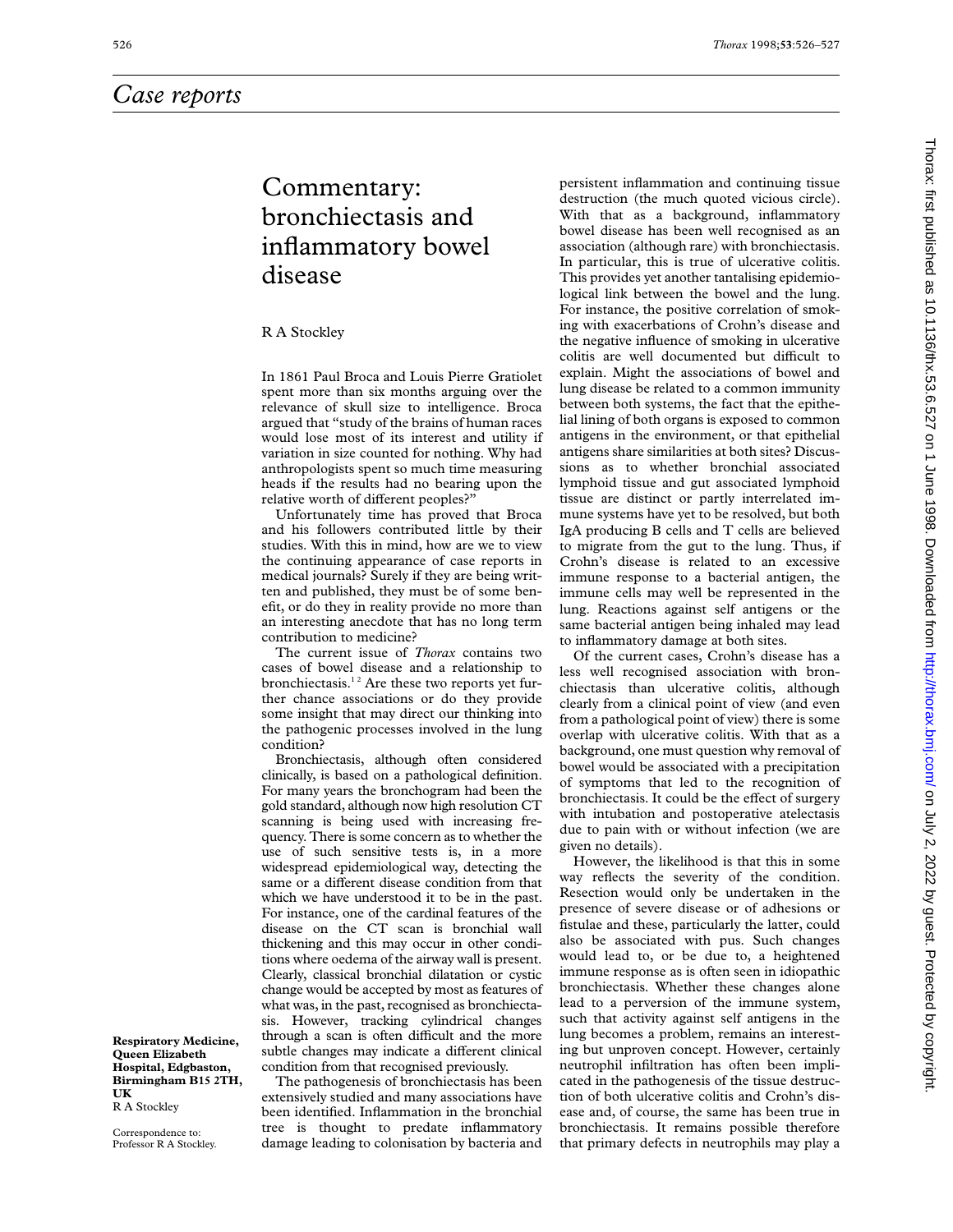part in some of the pathogenic changes that take place at both epithelial surfaces.

Of more interest, perhaps, might be the association with coeliac disease. The concepts of coeliac disease have changed in recent years as the immune mechanism has started to be dissected. In the past the diagnosis was based upon clinical evidence of malabsorption, the presence of a flat biopsy section on histological examination, and the fact that both symptoms and the biopsy changes resolved with diet.

It now becomes clear that many cases of coeliac disease are subclinical. There is a clear genetic predisposition and biopsy changes can be found in first degree relatives in the absence of symptoms.<sup>3</sup> In addition, the hallmark of the diagnosis now rests on the detection of antigliadin antibodies which can also be found in subjects who have a normal mucosal profile. However, histological examination has shown an increase in T cell infiltration, particularly of cells expressing the  $\gamma\delta$  T cell receptor.<sup>4</sup> Studies have shown that a decrease in the gluten content of the diet results in a decrease in cells of this phenotype in the biopsy specimens. In addition, rectal challenge with gluten has shown an increase in the CD3  $\gamma\delta$  positive T cells within four hours.<sup>5</sup> This does suggest that, in some way,  $\gamma\delta$  T cells play an early and important role in coeliac disease. Mucosal derived T cells have been shown to respond to gluten in a DQ w2 restricted manner.

Our understanding of lymphocytic infiltration in bronchiectasis is relatively superficial although elegant studies by Lapa E Silva *et al*<sup>6</sup> did indicate a major lymphocytic infiltration in patients with bronchiectasis with the T cells being predominantly of the CD8 (suppressor) subtype. T cell receptor restriction, however, has yet to be analysed. It would therefore be of importance to determine whether a similar

expansion in the  $\gamma\delta$  T cell population also occurs in bronchiectasis. These cells are found in the lung and have been associated with tuberculosis, sarcoidosis, and asthma. In particular, in patients with asthma these cells have been shown to respond to steroids. However, it must be pointed out that, although the T cell infiltrate is clearly present in coeliac disease, the same cannot be said of other inflammatory cell infiltration such as the neutrophil as seen in bronchiectasis.

It is to be hoped that these two case reports may prompt some further thinking and research in the field of the pathogenesis of bronchiectasis. However, one important lesson that does arise from both of these case reports is that there was a significant response to steroids. Again, although this may suggest an immunological basis, the response clearly indicates that reversible airflow obstruction or inflammation is often a feature of bronchiectasis. It should therefore be clearly looked for and treated appropriately in patients with less rare associations. Of interest, however, would be whether such a response changes the appearance of bronchiectasis seen on CT scanning.

- 1 Mahadeva R, Flower C, Schneerson J. Bronchiectasis in association with coeliac disease. *Thorax* 1998;**53**:528–9. 2 Eaton TE, Lambie N, Wells AU. Bronchiectasis following
- colectomy for Crohn's disease. *Thorax* 1998;**53**:530–1.
- 3 Marsh MN. Lymphocyte-mediated intestinal damage: human studies. In: Peters TJ, ed. *The cell biology of inflammation in the gastrointestinal tract*. Hull Corners Pub-lications, 1989: 203–29. 4 Kutlu T, Brousse N, Rambaud C. Numbers of T cell recep-
- tor (TCR) alpha beta plus but not TCR gamma delta plus. Intraepithelial lymphocytes correlate with the grade of lous atrophy in coeliac patients on a long term normal diet. *Gut* 1993;**34**:208.
- 5 Ensari A, Marsh MN, Loft DE. Morphometric analysis of intestinal mucosa. V-Q quantitative histologic and immunocytochemical studies of rectal mucosa in gluten sensitiv-<br>ity. *Gut* 1993;**34**:1225–9.<br>6 Silva JR, Jones JAJ, Cole PJ, *et al*. The immunological com-
- ponent of the cellular inflammatory infiltrate in bronchiectasis. *Thorax* 1989;**44**:668–73.

**Department of Chest**  $M$ **edicine, West Suffolk Hospital, Bury St Edmunds IP33 2QZ, UK** R Mahadeva J Shneerson

**Department of Radiology, Addenbrookes Hospital, Cambridge CB2 2QQ, UK** C Flower

Correspondence to: Dr R Mahadeva, Dept of Respiratory Medicine, Clinic 2A, Box 40, Addenbrookes Hospital, Hills Road, Cambridge CB2 2QQ, UK.

Received 21 July 1997 Returned to authors 3 December 1997 Revised version received 11 February 1998 Accepted for publication 11 February 1998

# Bronchiectasis in association with coeliac disease

Ravi Mahadeva, Christopher Flower, John Shneerson

### **Abstract**

**A 48 year old woman presented with a history of fatigue, regular sputum production, and wheeze. High resolution computed tomographic scanning of the thorax demonstrated widespread bronchiectasis. Coeliac disease was diagnosed on the basis of an iron deficiency anaemia, subtotal villous atrophy on small bowel biopsy, and raised anti-gliadin and antiendomysial antibodies. The temporal relationship of her bronchiectasis and**

**coeliac disease, and the subsequent stabilisation of her clinical symptoms and improvement in pulmonary physiology following treatment with inhaled corticosteroids, suggests a relationship between the two conditions which may be due to immunological mechanisms.** (*Thorax* 1998;**53**:527–529)

Keywords: bronchiectasis; coeliac disease; antineutrophil cytoplasmic antibody

### **Case history**

A 48 year old woman presented with a history of fatigue, episodes of winter bronchitis over six years, and daily sputum production and intermittent wheeze for 18 months. There was no history of pneumonia, whooping cough, measles, or tuberculosis and she had never smoked. As a child she had episodes of wheezy bronchitis which had resolved while a teenager. Examination revealed conjunctival pallor, no finger clubbing, and bilateral basal expiratory wheezes and coarse crackles. Pulmonary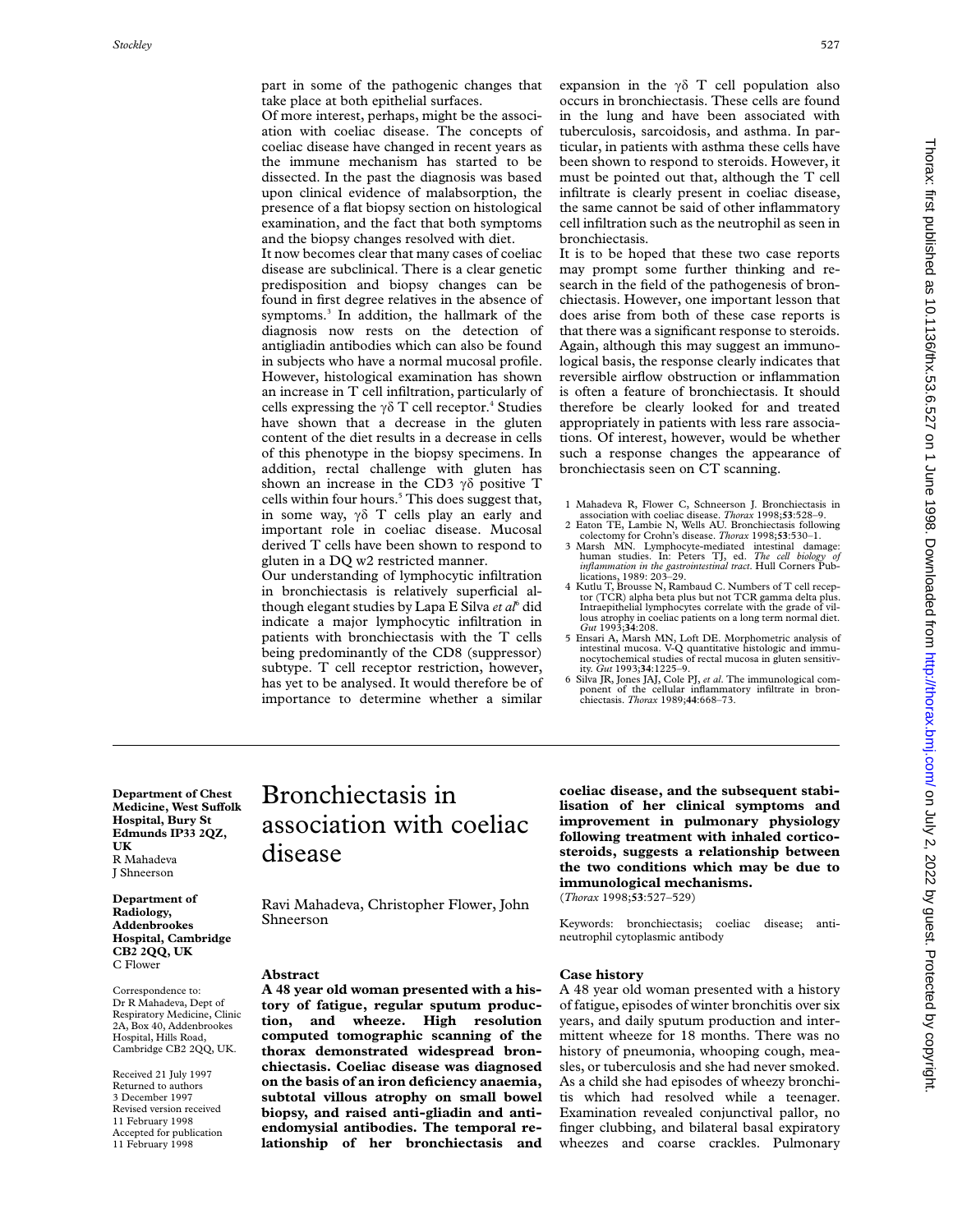function showed a mixed restrictive and obstructive defect; forced expiratory volume in one second (FEV 1) 1.68 l (predicted 2.7 l), forced vital capacity (FVC) 2.41 l (predicted 3.19 l), total lung capacity (TLC) 4.43 l (predicted 5.11 l), residual volume (RV) 1.31 l (predicted 1.77 l), peak expiratory flow rate (PEFR) 180 l/min. Gas transfer factor (Kco) was mildly reduced at 1.28 (predicted 1.64) and arterial oxygen saturation was 98%. Sputum samples grew *Pseudomonas aeruginosa* . A chest radiograph showed features suggesting bronchial wall thickening in the lower lobes, and high resolution computed tomographic scans (fig 1i and ii) demonstrated widespread cylindrical bronchiectasis affecting the middle lobe, lingula, and both lower lobes. The bronchiectasis was most severe in the basal segments of the lower lobes where there was also marked bronchial wall thickening and mucus plugging. Adjacent to several of the bronchi were areas of low attenuation suggestive of air trapping secondary to an associated obliterative bronchiolitis. Laboratory investigations failed to reveal a cause for her bronchiectasis; she had an increased polyclonal total IgG at  $14.4$  g/l (normal range (NR)  $6-13$ ), raised Ig $G_3$  at  $>$ 1200 mg/l (NR 320–1160), and normal IgA and IgM. Antinuclear factor, rheumatoid latex, and avian and aspergillus precipitins were all negative. Alpha<sub>1</sub>-antitrypsin phenotype was MS. Sweat sodium levels were normal at 30 mmol/l and screening for the eight most common cystic fibrosis mutations found in our region was negative. Titres of antineutrophil cytoplasmic antibody (c-ANCA) directed against a recently characterised antigen bactericidal/permeability increas-



*Figure 1 (i) and (ii) High resolution computed tomographic sections through the lower lobes showing bronchiectasis with mucus plugging (A), bronchial wall thickening (B), and areas of low attenuation (C) suggestive of obliterative bronchiolitis.*

ing protein (BPI) were raised at 74% (NR <17%) but were negative for proteinase 3.

She was also found to have a mild iron deficiency anaemia (haemoglobin 9.9 g/dl, mean corpuscular volume 71.5 fl, and ferritin 3  $\mu$ g/l), a blood film showed evidence of microcytosis and hypochromia, and there were no features to suggest splenic atrophy. A duodenal biopsy specimen showed features of subtotal villous atrophy consistent with a diagnosis of coeliac disease which was supported by the finding of positive IgA anti-endomysial and raised antigliadin antibodies (IgG 106 U/ml, IgA 89 U/ml; NR 0–16 and 0–43, respectively).

Over the past two years she has been on and off a gluten free diet owing to poor tolerance. Her clinical symptoms have stabilised on treatment with inhaled beclomethasone and salbutamol and her lung volumes have all improved: FEV <sup>1</sup> 1.98 l, FVC 2.96 l, TLC 4.92 l, and RV 1.75 l.

### **Discussion**

Previous reports have suggested an association of coeliac disease with fibrosing alveolitis, bird fancier's lung, farmer's lung, sarcoidosis, idiopathic pulmonary haemosiderosis, lung abscess, and asthma,<sup>1</sup> but this is the first reported association with bronchiectasis. "Partial fibrous obliteration of small airways and dilatation of larger airways" has been described following a necropsy from a single patient with coeliac disease and dyspnoea, though this patient had a purely restrictive physiological defect and did not have clinical or radiological features of bronchiectasis as in our case. 2 Changes of chronic bronchitis have been reported in the open lung biopsy specimen from another patient with diffuse pulmonary disease and pleural thickening but it was not recorded whether or not the patient was a smoker. 3

The wide range of pulmonary conditions reported in association with coeliac disease is analogous to ulcerative colitis, in which steroid sensitive bronchial inflammation and bronchiectasis are recognised complications.<sup>4</sup> The cause of the association of pulmonary disorders with coeliac disease remains poorly defined. Absorption of an extrinsic allergen or immune complexes through an abnormal gastrointestinal mucosa may lead to the pulmonary disease. <sup>5</sup> Alternatively, the association of coeliac disease with HLA status and various autoimmune diseases <sup>6</sup> suggests that a common disturbance in immunity may underlie both coeliac disease and pulmonary disorders. Our patient did not have either splenic atrophy or selective IgA deficiency<sup>7</sup> which are associated with coeliac disease and which could predispose to development of recurrent infections and bronchiectasis. Interestingly, she had a positive ANCA recognising bactericidal/ permeability increasing protein. This is found in the azurophilic granules of neutrophils and functions as an important inhibitor of lipopolysaccharide and endotoxin. It has recently been reported in association with both chronic inflammatory bowel disease <sup>8</sup> and cystic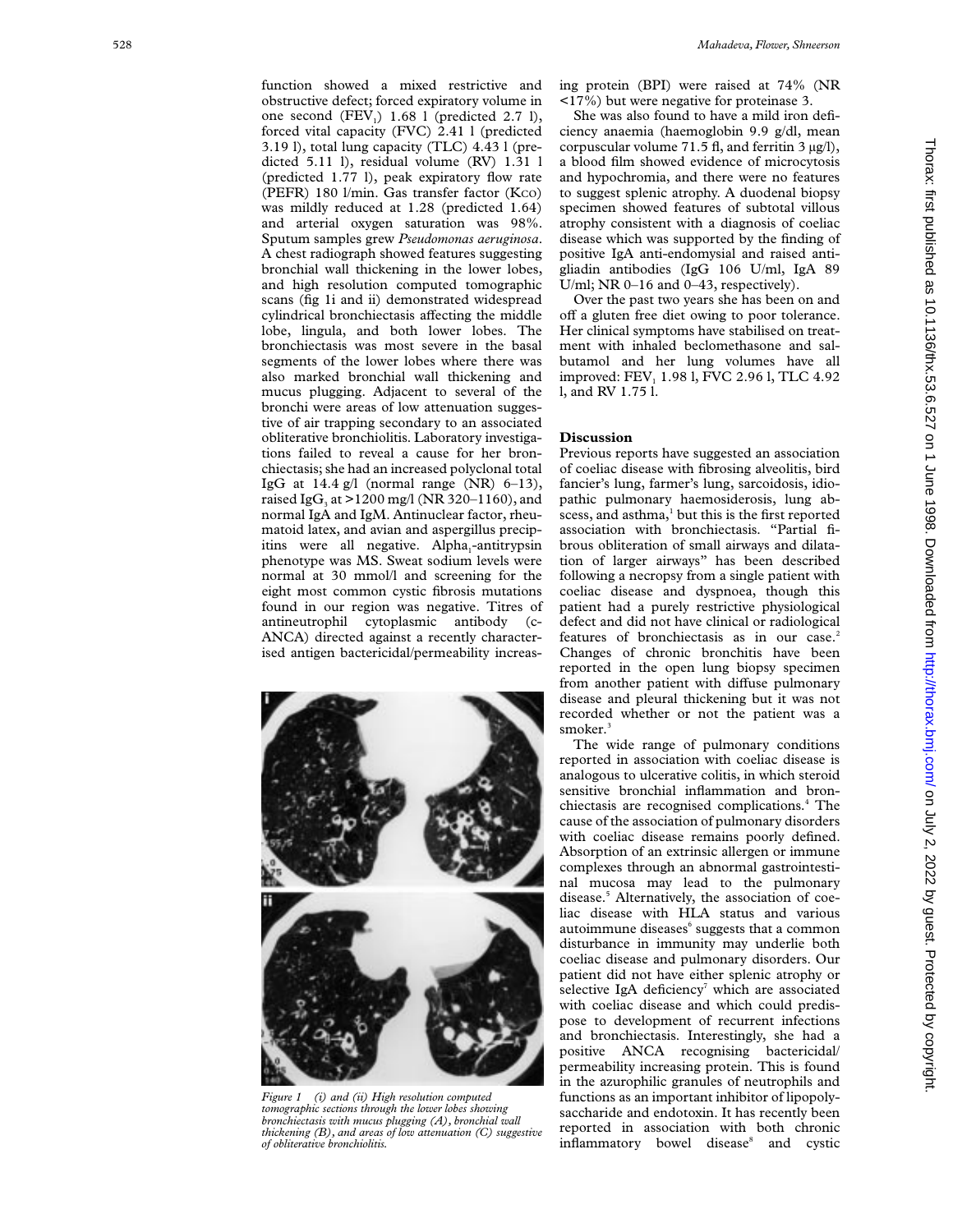fibrosis.9 Its significance in our patient is uncertain but may be related to her bronchial infection with *Pseudomonas aeruginosa*. 10

Previous reports of pulmonary disease complicating coeliac disease, the close temporal relationship of the onset of symptoms from her bronchiectasis and coeliac disease, the stabilisation of her symptoms and the improvement in her pulmonary function tests with inhaled corticosteroids, and the absence of alternative factors to account for her bronchial disease all make it likely that her bronchiectasis is related to her coeliac disease.

1 Muers MF. Gastrointestinal, intestinal and pancreatic diseases. In: Brewis RAL, Corrin B, Geddes DM, Gibson GJ, eds. *Respiratory medicine*. 2nd ed. Vol 2. London. WB Saunders, 1995: 1640–2.

- 2 Edwards C, Williams A, Asquith P. Bronchopulmonary dis-<br>ease in coeliac patients. *J Clin Pathol* 1985;**38**:361-7.<br>3 Cumminskey J, Keelan P, Weir DG. Coeliac disease and dif-
- fuse pulmonary disease. (letter). *BMJ* 1976;1:1401.
- 4 Camus P, Piard F, Ashcroft T, *et al*. The lung in inflamma-tory bowel disease. *Medicine* 1993;**72**:151–83.
- 5 Hood J, Mason AMS. Diffuse pulmonary disease with transfer factor defect occurring with coeliac disease. *Lancet* 1970;i:445–8.
- 6 Cooper BT, Holmes GKT, Cooke WT. Coeliac disease and immunological disorders. *BMJ* 1978;1:537–9. 7 Crabbe PA, Heremans JF. Selective IgA deficiency with
- steatorrhea: a new syndrome. *Am J Med* 1967;**42**:319–26.
- 8 Stoffel MP, Csernok E, Herzberg Č, *et al.* Anti-neutrophil cytoplasmic antibodies (ANCA) directed against bactericidal/permeability increasing protein (BPI): a new seromarker for inflammatory bowel disease and associat
- 9 Zhao MH, Jayne DRW, Ardiles LG, *et al.* Autoantibodies<br>against bactericidal/permeability increasing protein in<br>patients with cystic fibrosis. Q *J* Med 1996;89:259-65.<br>10 Mahadeva R, Zhao MH, Flower CDR, *et al.* Vascul
- bronchiectasis in a patient with antibodies to bactericidal/ permeability-increasing protein and alpha-1 antitrypsin deficiency. *Chest* 1997;**112**:1699–701.

# Bronchiectasis following colectomy for Crohn's disease

T E Eaton, N Lambie, A U Wells

**Abstract** developing following **colectomy for ulcerative colitis has been reported in a few cases. This may be the first report of bronchiectasis developing after colectomy for Crohn's disease. The close temporal relationship to colectomy, lack of bacterial pathogens in the sputum, and an impressive response to oral steroids suggest a diVerence in pathogenesis from idiopathic bronchiectasis.** (*Thorax* 1998;**53**:529–531)

Keywords: bronchiectasis; Crohn's disease; colectomy

There is a well recognised association between inflammatory bowel disease and bronchiectasis.<sup>1-3</sup> The development of bronchiectasis after colectomy has been described in ulcerative colitis. $1-3$  We present what may be the first reported case of bronchiectasis developing shortly after colectomy in Crohn's disease.

#### **Case report**

A 30 year old woman with a 16 year history of inflammatory bowel disease, initially judged to be ulcerative colitis, underwent total colectomy and ileostomy in June 1994 and anorectal excision in August 1995. Histological appearances were diagnostic of Crohn's disease with deep fissure-like ulcers extending into the submucosa and muscularis propria, transmural inflammation, and granulomas in the submucosa and regional lymph nodes. A diagnosis of Crohn's disease was further supported clinically by the subsequent development of a

vaginal fistula. Three months after colectomy she developed a severe cough productive of a quarter cup of purulent sputum daily requiring hospital admission in November 1994. In June 1995 computed tomographic (CT) scanning demonstrated marked bronchial wall thickening with widespread extensive bilateral cylindrical bronchiectasis of mild to moderate severity (fig 1B). No bronchiectasis had been seen on sections through the lower lobes from a CT scan of the abdomen performed two months after colectomy (fig 1A).

She had no previous respiratory symptoms and normal chest radiographic appearances. There was no history of asthma, pneumonia, significant respiratory illness in early childhood, hay fever, excema, rhinosinusitis, or significant gastro-oesophageal reflux. She had never smoked. There were no other extraintestinal manifestations of Crohn's disease and she denied symptoms suggestive of collagen vascular disease. Intermittent medications have included inhaled steroids, mesalazine, antibiotics, and oral corticosteroids. There were no abnormalities on general or respiratory examination. Liver function tests and autoantibodies were normal apart from a smooth muscle titre of 160. The immunoglobulin profile, including immunoglobulin G subclasses, was normal. *Aspergillus* serology and skin prick tests to *Aspergillus fumigatus* were negative. A sweat test was normal. Repeated sputum cultures grew no respiratory pathogens and were negative for acid fast bacilli. The cell type was neutrophils. Spirometric and plethysmographic volumes were normal, as was gas transfer factor, but the expiratory limb of the flow-volume curve showed a moderate reduction in airflow at low lung volumes. Bronchofibroscopy demonstrated severe generalised mucosal inflammation and purulent secretions.

Despite regular postural drainage, high doses of inhaled corticosteroids (budesonide via Turbohaler 1600 µg twice daily), and broad spectrum antibacterial therapy, she required readmission in February 1996. She

**Department of Respiratory Medicine** T E Eaton A U Wells

**Department of Histopathology** N Lambie

**Green Lane Hospital, Green Lane West, Auckland, New Zealand**

Correspondence to: Dr T E Eaton.

Received 27 May 1997 Returned to authors 21 July 1997 Revised version received 22 August 1997 Accepted for publication 12 September 1997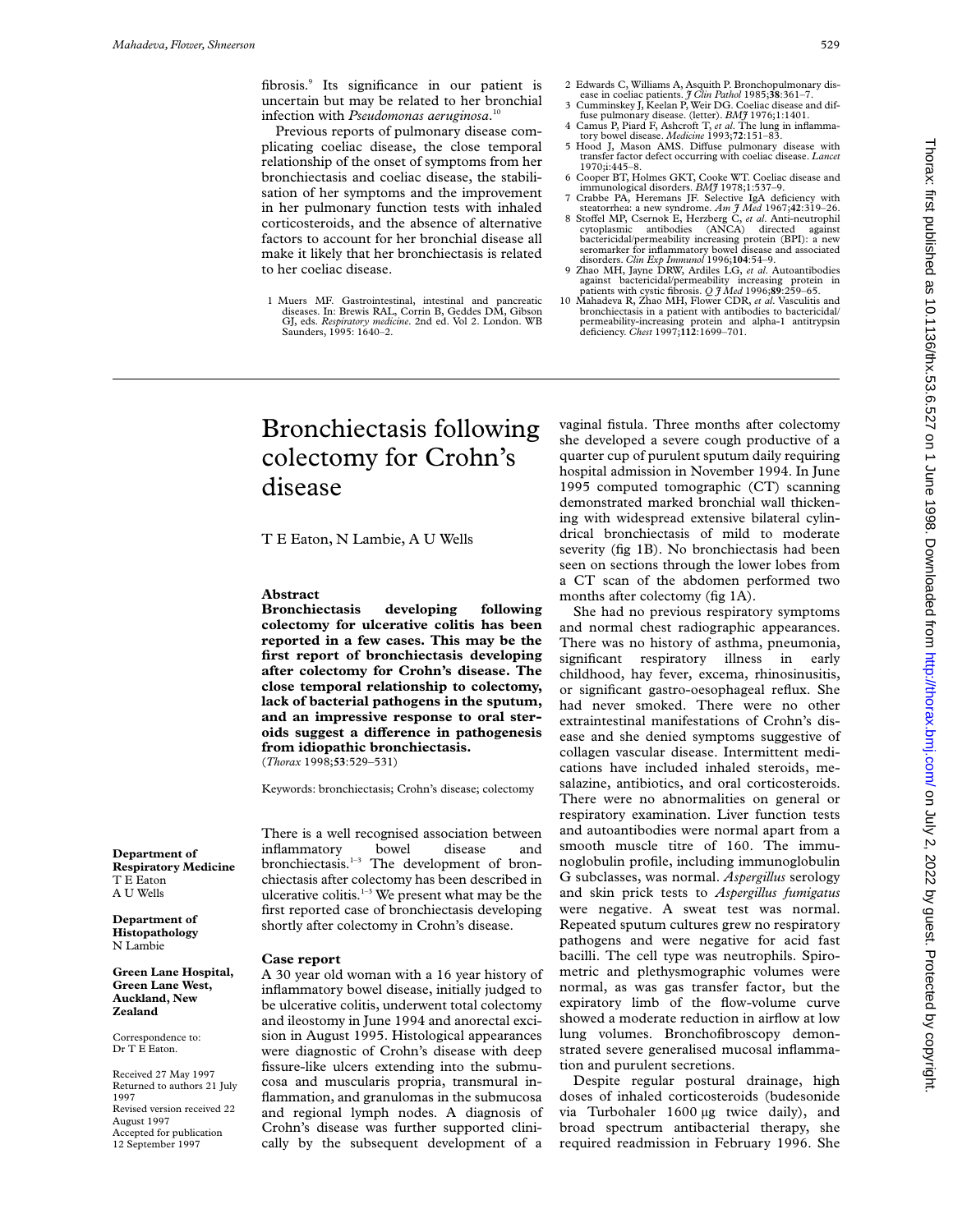

*Figure 1 (A) CT section through lower lobes two months after colectomy showing no evidence of bronchiectasis. (B) CT section through lower lobes one year after colectomy showing unequivocal bronchiectasis with prominent bronchial wall thickening.*

continued to produce half a cup of green sputum daily with no respiratory pathogens on multiple sputum cultures. She did not respond to intensive physiotherapy and intravenous antibacterial therapy (including cefuroxime, metronidazole, ceftazidine and gentamicin), but with the introduction of oral corticosteroids a large reduction in sputum and an increase in percentage predicted  $FEV<sub>1</sub>$  from 60% to 113% was observed. Despite compliance with high dose inhaled corticosteroids she has shown a consistent requirement for oral steroids (fig 2) but remains well with minimal sputum production and normal



*Figure 2 Serial measurement of FEV<sub>1</sub> in relation to oral corticosteroid therapy. Airflow obstruction increased markedly on two occasions when therapy was withdrawn. Prompt improvement was noted with reinstitution of therapy.*

lung volumes on a small maintenance dose of oral corticosteroids. Repeat CT scanning with expiratory sections in October 1996 showed unequivocal—albeit partial—regression of bronchial wall thickness with no change in the diffuse extent of bronchiectasis.

## **Discussion**

We believe this to be the first report of bronchiectasis developing within a year of colectomy in a patient with Crohn's disease. There is a well recognised, albeit rare, association between bronchiectasis and inflammatory bowel disease. Kraft *et al* reviewed 1400 patients with inflammatory bowel disease for respiratory symptoms over a 40 year period and found only six cases of bronchopulmonary pathology, consisting of five patients with ulcerative colitis and a single patient with Crohn's disease (who had chronic bronchitis but not bronchiectasis).<sup>1</sup> Neilly *et al* performed a detailed respiratory assessment of 29 patients with Crohn's disease relative to a control group matched for age, sex, and smoking.4 No patient had chronic sputum production or overt bronchiectasis and lung function indices were essentially normal.

A recent review of the literature included 33 well detailed cases with inflammatory bowel disease and pulmonary manifestations.<sup>3</sup> The five patients with Crohn's disease had airways obstruction, chronic bronchitis or cryptogenic organising pneumonia, but not bronchiectasis. Bronchiectasis was seen in six of the 28 patients with ulcerative colitis, including three who developed severe bronchopulmonary suppuration a few days or weeks after colectomy. Butland *et al* had previously described unexplained chronic bronchial suppuration in seven patients with ulcerative colitis, including three with rapidly progressive bronchiectasis developing within a year of colectomy.<sup>2</sup>

The absence of a documented association between bronchiectasis and Crohn's disease does imply rarity and raises the possibility of a chance association. However, strong circumstantial support for a real association include a clear temporal relationship to colectomy and, unlike idiopathic bronchiectasis, a repeated failure to identify bacterial pathogens and an impressive response to oral corticosteroids. The diffuse nature of the inflammatory process, seen both at bronchoscopy and on CT scans, is also compatible with a link to inflammatory bowel disease.

Chronic bronchial suppuration developed within months of colectomy and within a year bilateral bronchiectasis had developed de novo, as judged by serial CT appearances. Failure to isolate bacterial pathogens on repeated sputum culture and a need for oral corticosteroid therapy are both reported features of bronchiectasis associated with ulcerative colitis, $2^3$  in contrast to idiopathic bronchiectasis. This suggests that the pathogenesis of bronchiectasis in inflammatory bowel disease may be primarily autoimmune and that infection does not play as prominent a role as in the genesis of idiopathic bronchiectasis by the "vicious circle" mechanism.5 6 It has been suggested that, following colectomy, the bronchial tree (which